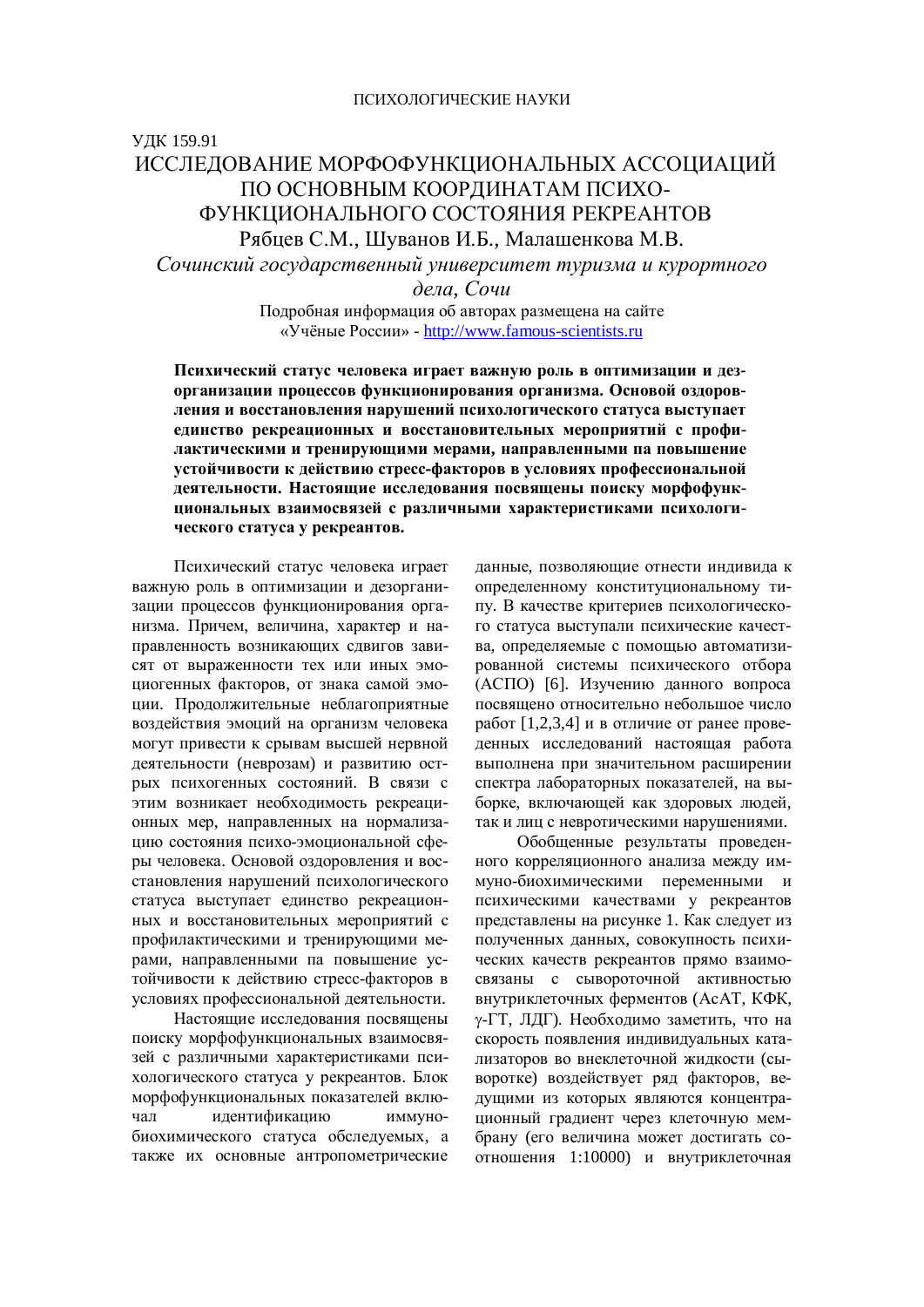локализация ферментов. Что касается последнего, то появление в сыворотке цитоплазматических ферментов связано, как правило, с обратимым повышением проницаемости мембраны клетки [5].

В тоже время выход из клетки нерастворимых в цитоплазме ферментов (например, лизосомальных) сопряжен с прогрессирующим ухудшением состояния клеточных мембран и распадом внутриклеточных органелл. Позитивный для проявления психических качеств прирост сывороточной активности перечисленных выше цитоплазматических ферментов мы склонны расценивать как свидетельство повышения внутриклеточной концентрации фермента, обусловленной субстратзависимой активацией его синтеза в условиях интенсификации обменных процессов. С другой стороны, выявленная обратная зависимость с лизосомальным ферментом кислой фосфатазой убедительно доказывает то, что сохранение мембранного аппарата клетки является важным условием для формирования успешной психической леятельности.

Обобшая выявленные зависимости психических качеств с показателями липидного профиля крови, можно отметить, что для лиц с высокими показателями внимания, памяти, скорости переработки информации и др. характерны более низкие значения ХС, высокий уровень α-ХС и, как следствие, низкие показатели коэффициента атерогенности. Т.е. снижение атерогенного потенциала липидного профиля крови коррелировал с проявления высших интегративных функций мозга.

Обратная зависимость показателей АСПО с содержанием лейкоцитов (общих, палочко-, сегментоядерных, моноцитов), по нашему мнению, определяет отсутствие воспалительных проявлений в диапазоне от острого воспаления со сдвигом лейкоцитарной формулы влево до хронического с явлениями моноцитоза. При этом выявлена прямая связь с содержанием сиаловых кислот и СОЭ.

"Не выгодным" в плане проявления высоких психических качеств выступает концентрация ионов натрия в сыворотке крови. Содержание этих ионов поддерживает объем циркулирующей крови, а их VBеличение приволит к известному росту АД. Последнее, как следует из выявленной зависимости, негативно сказывается на психическом профиле. Дополнительным подтверждением этого выступает, по нашему мнению, обратная зависимость психических качеств с В-адренорецепторной активностью мембран. Данный показатель не только свидетельствует о функциональном состоянии клеток и активности симпатоадреналовой системы, но и выступает достоверным критерием прогноза развития артериальной гипертензии. Проведение коагуологического анализа позволило выявить достоверную положительную зависимость психических качеств с временем лизиса эуглобулиновых сгустков, что указывает на угнетение активности фибринолитического звена системы гемостаза у лиц с более высокими показателями АСПО. Снижение же фибринолитической активности выступает, по-видимому, в качестве стресс-повреждающего проявления.

Изучение иммунного статуса рекреантов лает основание полагать, что негативно сказывается на психических качествах антигенная нагрузка на организм. Так, в частности, выявлена обратная связь с содержанием циркулирующих иммунных комплексов и прямая со всеми классами иммунных белков, отвечающих за элиминацию продуктов деструкции клеток и тканей, а их синтез регулируется антигенной стимуляцией организма в целом. Повидимому, такая активация гуморального звена иммунитета сопряжена с преходящим снижением метаболизма Т-клеточной популяции в виде увеличения Тсупрессоров и снижении отношения Тхелперов к Т-супрессорам. (прямая зависимость с Т-супрессорами и обратная с коэффициентом Т-хелперы/Т-супрессоры). Между последними существует функциональный антагонизм, который в нашем исследовании подтверждается достоверной обратной зависимостью (r= -0,5;  $p=0.002$ ).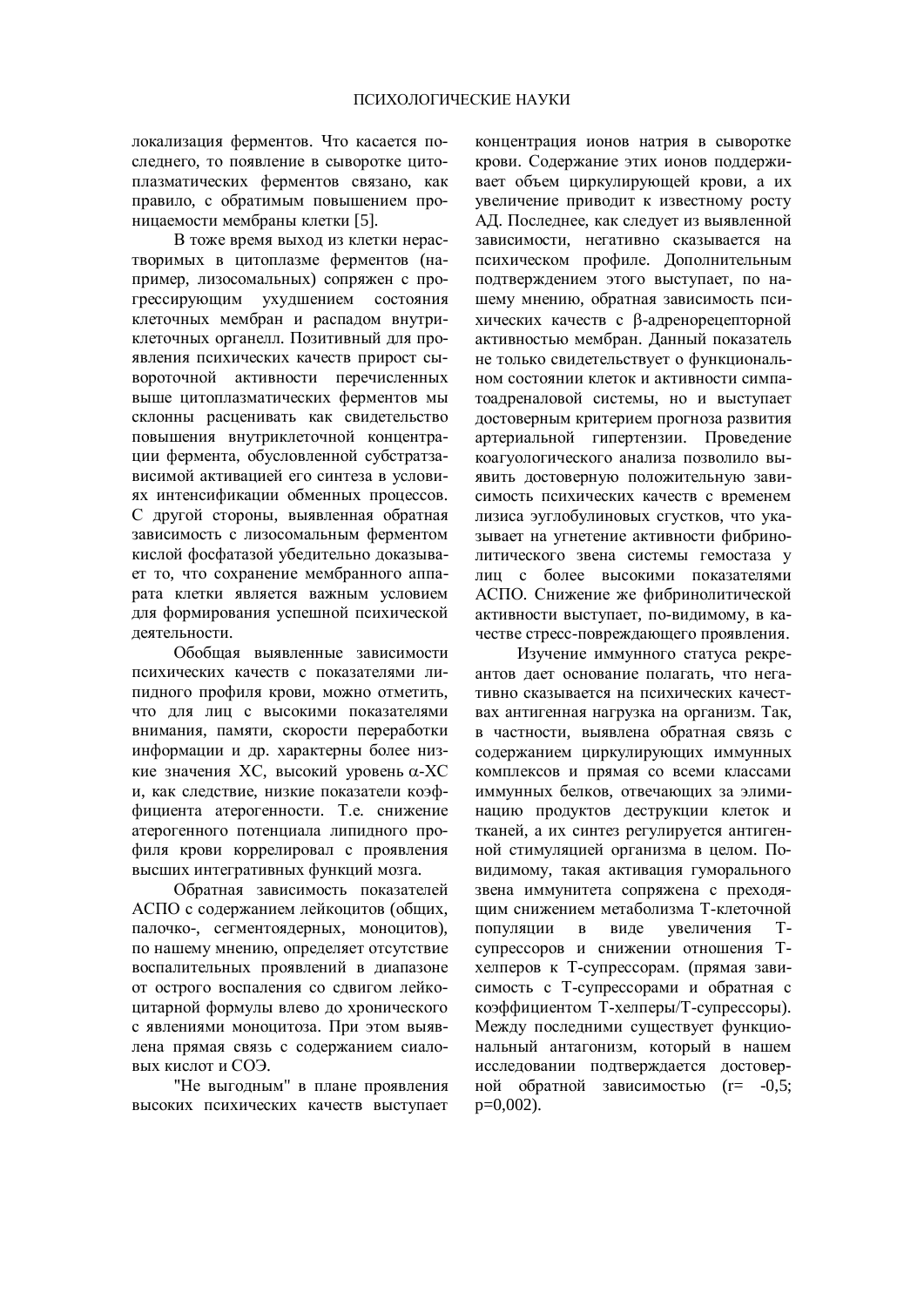### ПСИХОЛОГИЧЕСКИЕ НАУКИ



Рис. 1. Взаимосвязь иммуно-метаболических показателей с психическими качествами рекреантов

Примечание: ---------- - прямая зависимость; - - - - - - - - обратная зависимость

Выявленная взаимосвязь биохимических показателей с характерологическими особенностями личности, идентифицированными по результатам методики СМИЛ, представлена на рисунке 2. Обобщая полученные зависимости, можно отметить, что для депрессивных, психастенических форм неврозов характерна высокая активность передней доли гипофиза (увеличение инкреции пролактина, соматотропина), повышенная антигенная нагрузка (по содержанию иммуноглобулинов), более высокий уровень свободнорадикальных процессов и пероксидации липидов. Выраженность указанных психологических особенностей находилась в прямой зависимости от возраста. Кроме того, для повышенного профиля по 5 шкале было свойственно усиление активности обмена веществ, которое выражалось в увеличении содержания продуктов распада белков (креатинина), энергоемких пуриновых оснований (мочевой кислоты), жиров (триглицеридов) и углеводов (глюкозы). Отмечен также относительный лимфоцитоз, что в целом согласуется с увеличением содержания иммуноглобулинов, так как лимфоциты являются их основными продуцентами. Повышенная антигенная нагрузка на организм, связанная, возможно, с выраженностью аутоиммунных процессов, была характерна также для высокой тревожности. Другими корреляторами уровня тревожности являлись содержание в плазме крови цГМФ, эозинофилия и дефицит IgM.

Все перечисленные корреляционные связи носят значимый характер (p<0,05) и могут быть объединены уравнениями множественной регрессии, в которых психологические характеристики определяются совокупностью биохимических данных. Примером таких уравнений может быть следующее:

$$
CMMJI5 = 50,65 + 0,13\,\text{JK} -2,24\,\text{TPJI} + 1,82\,\text{FJI},
$$

где СМИЛ5 - значение 5 шкалы, ДК, ПРЛ, ГЛ - концентрация диеновых конъюгатов, пролактина и глюкозы в плазме крови.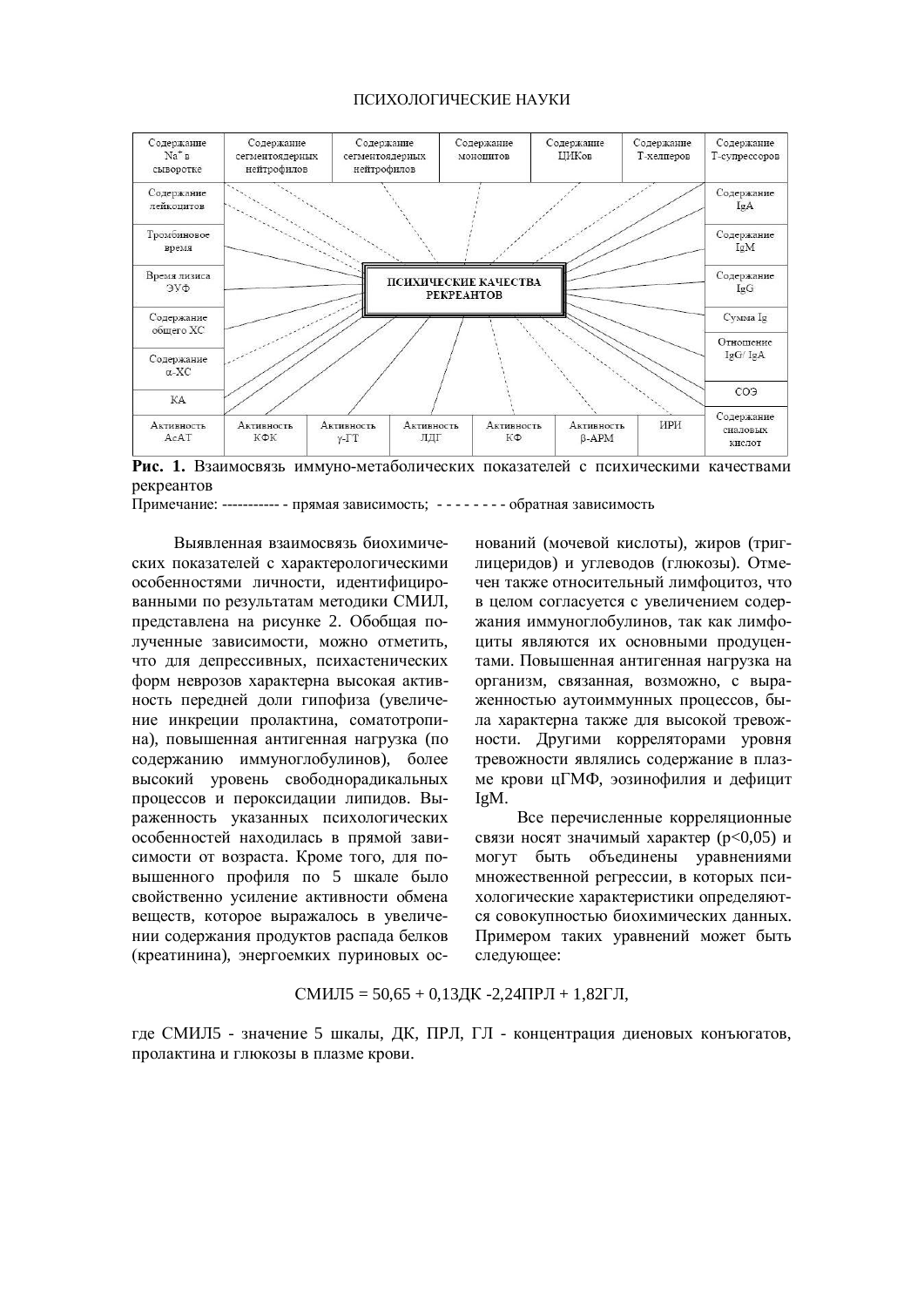#### ПСИХОЛОГИЧЕСКИЕ НАУКИ



Рис. 2. Взаимосвязь биохимических показателей с психологическими характеристиками личности

Таким образом, выявленные зависимости изученных лабораторных показателей и психологических характеристик позволяют не только дифференцировать подход к диагностике невротических нарушений, но и избирательно подходить к выбору более эффективного комплекса рекреационных мероприятий. С уточнением количественных выражений регрессионной зависимости, исследование биохимического статуса поможет более объективно охарактеризовать личностные особенности и у здорового контингента.

Обобщая полученные результаты, следует заметить, что значимость выявленных корреляционных зависимостей между психическими качествами рекреантов и особенностями их иммунометаболического статуса необходимо рассматривать в двух аспектах. Во-первых, это имеет определенное теоретическое значение, поскольку анализ полученных зависимостей характеризует в различной степени вероятные механизмы формирования тех или иных психических качеств. Такого рола исслелования вскрывают те материальные (биохимические) механизмы, которые бывают ответственны за актуальные психические состояния личности или же за те ее особенности психического реагирования, которые, став устойчивыми, становятся чертами характера. Во-вторых, выявленные зависимости имеют практическую значимость, поскольку позволяют сформулировать наиболее общие подходы к выбору прогностически информативных переменных, на основании которых должна строиться система рекреационных мер психофизиологической направленности. Вместе с тем, проведение исследований динамического изучения психофизиологических показателей отдыхающих, позволит, на наш взглял, не только оптимизировать выбор направления спортивнооздоровительной рекреации, но более обоснованно подойти к оценке ее эффективности.

## СПИСОК ЛИТЕРАТУРЫ:

1. Александровский Б.А. Состояние психической леалаптации и его компенсаɰɢɹ. – Ɇ.: Ɇɟɞɢɰɢɧɚ, 1989. – 231 ɫ.

2. Волжин А.И., Субботина Ю.К. Адаптация и компенсация универсальный